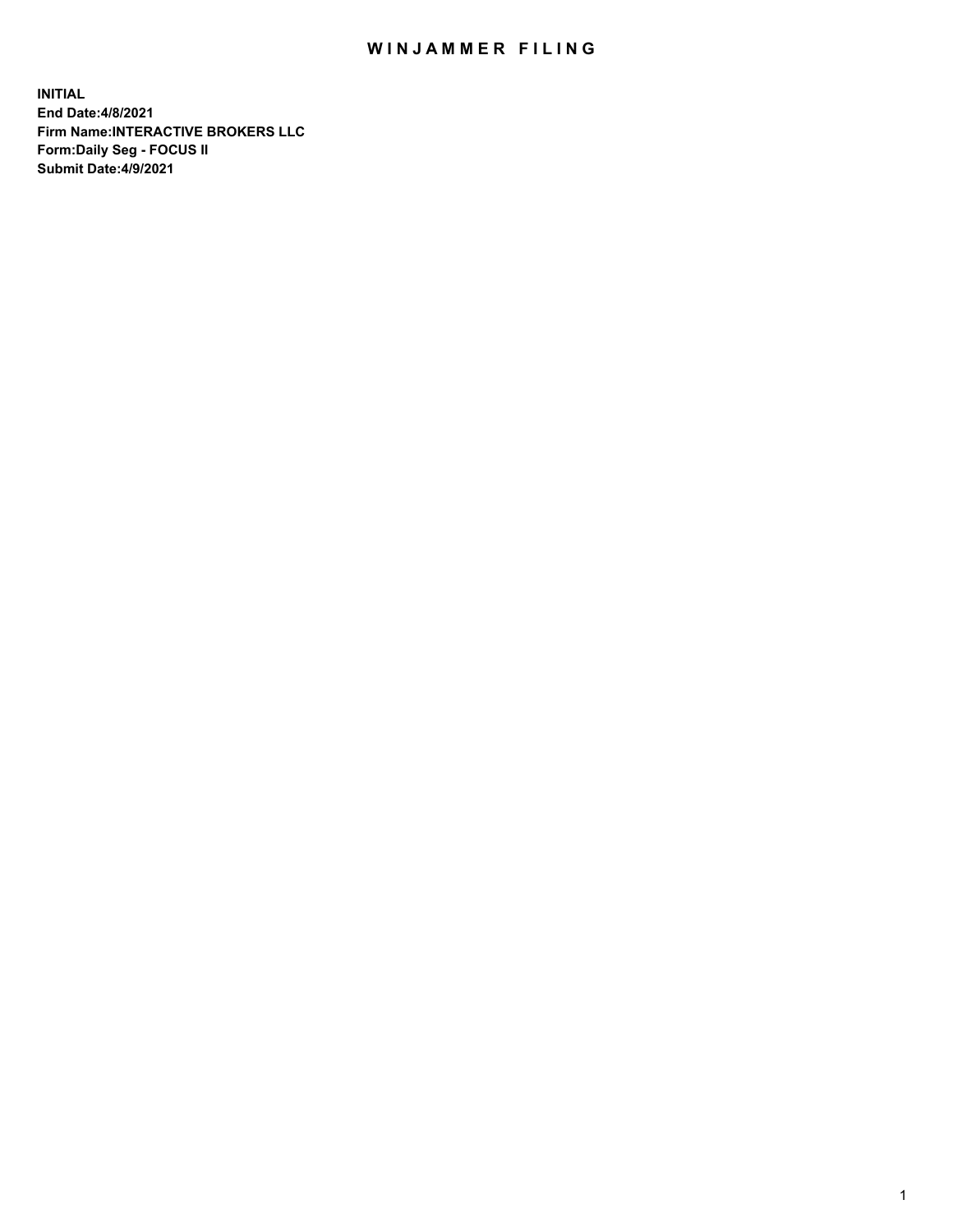**INITIAL End Date:4/8/2021 Firm Name:INTERACTIVE BROKERS LLC Form:Daily Seg - FOCUS II Submit Date:4/9/2021 Daily Segregation - Cover Page**

| Name of Company                                                                                                                                                                                                                                                                                                                | <b>INTERACTIVE BROKERS LLC</b>                                                                  |
|--------------------------------------------------------------------------------------------------------------------------------------------------------------------------------------------------------------------------------------------------------------------------------------------------------------------------------|-------------------------------------------------------------------------------------------------|
| <b>Contact Name</b>                                                                                                                                                                                                                                                                                                            | <b>James Menicucci</b>                                                                          |
| <b>Contact Phone Number</b>                                                                                                                                                                                                                                                                                                    | 203-618-8085                                                                                    |
| <b>Contact Email Address</b>                                                                                                                                                                                                                                                                                                   | jmenicucci@interactivebrokers.c<br>om                                                           |
| FCM's Customer Segregated Funds Residual Interest Target (choose one):<br>a. Minimum dollar amount: ; or<br>b. Minimum percentage of customer segregated funds required:%; or<br>c. Dollar amount range between: and; or<br>d. Percentage range of customer segregated funds required between:% and%.                          | $\overline{\mathbf{0}}$<br>$\overline{\mathbf{0}}$<br>155,000,000 245,000,000<br>0 <sub>0</sub> |
| FCM's Customer Secured Amount Funds Residual Interest Target (choose one):<br>a. Minimum dollar amount: ; or<br>b. Minimum percentage of customer secured funds required:%; or<br>c. Dollar amount range between: and; or<br>d. Percentage range of customer secured funds required between:% and%.                            | $\overline{\mathbf{0}}$<br>$\overline{\mathbf{0}}$<br>80,000,000 120,000,000<br>0 <sub>0</sub>  |
| FCM's Cleared Swaps Customer Collateral Residual Interest Target (choose one):<br>a. Minimum dollar amount: ; or<br>b. Minimum percentage of cleared swaps customer collateral required:% ; or<br>c. Dollar amount range between: and; or<br>d. Percentage range of cleared swaps customer collateral required between:% and%. | $\overline{\mathbf{0}}$<br>$\overline{\mathbf{0}}$<br>0 <sub>0</sub><br>0 <sub>0</sub>          |

Attach supporting documents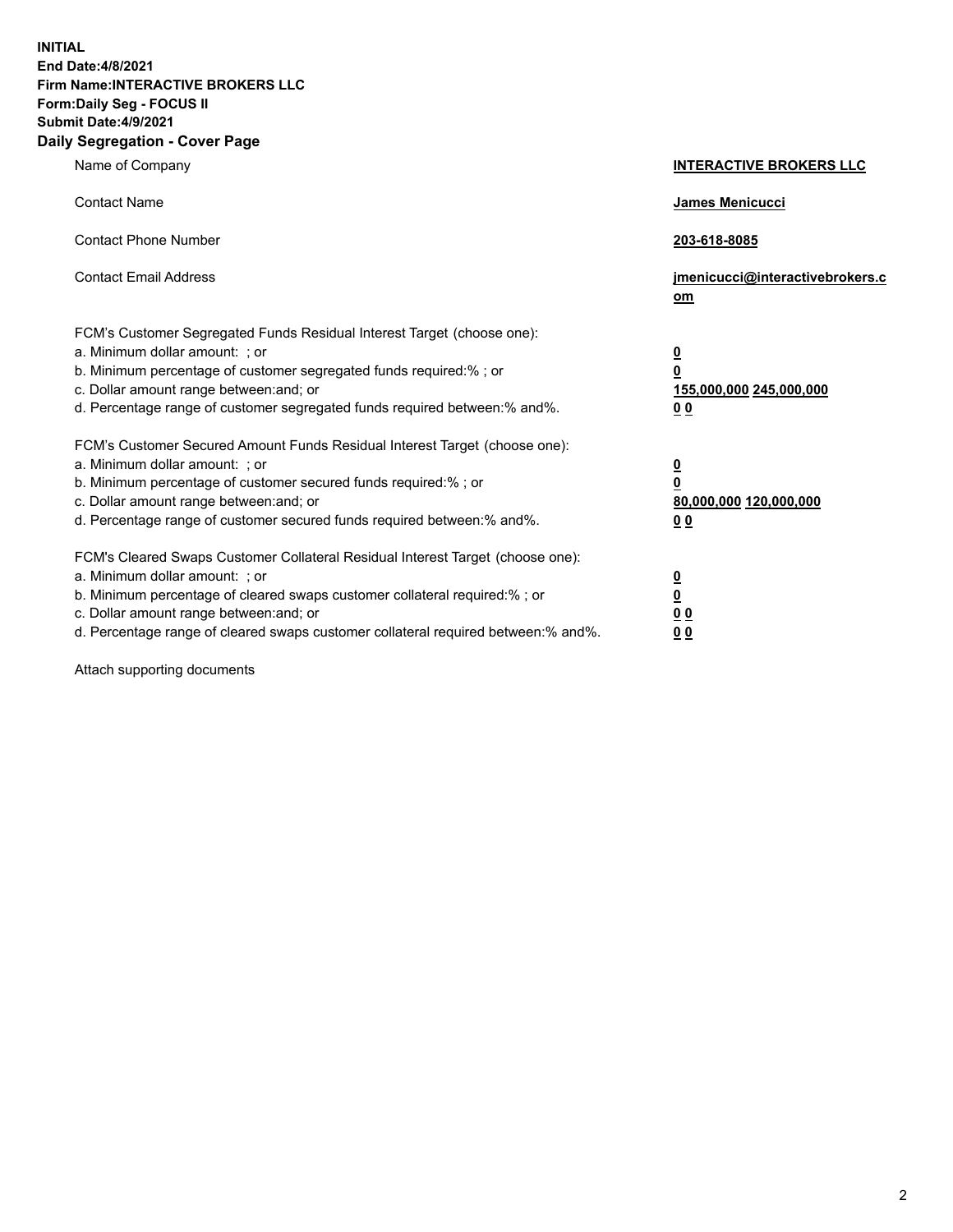## **INITIAL End Date:4/8/2021 Firm Name:INTERACTIVE BROKERS LLC Form:Daily Seg - FOCUS II Submit Date:4/9/2021 Daily Segregation - Secured Amounts**

|     | 2011, Ocgi ogation - Oceaned Anioania                                                                      |                                   |
|-----|------------------------------------------------------------------------------------------------------------|-----------------------------------|
|     | Foreign Futures and Foreign Options Secured Amounts                                                        |                                   |
|     | Amount required to be set aside pursuant to law, rule or regulation of a foreign                           | $0$ [7305]                        |
|     | government or a rule of a self-regulatory organization authorized thereunder                               |                                   |
| 1.  | Net ledger balance - Foreign Futures and Foreign Option Trading - All Customers                            |                                   |
|     | A. Cash                                                                                                    | 468,660,444 [7315]                |
|     | B. Securities (at market)                                                                                  | $0$ [7317]                        |
| 2.  | Net unrealized profit (loss) in open futures contracts traded on a foreign board of trade                  | 17,641,393 [7325]                 |
| 3.  | Exchange traded options                                                                                    |                                   |
|     | a. Market value of open option contracts purchased on a foreign board of trade                             | 134,740 [7335]                    |
|     | b. Market value of open contracts granted (sold) on a foreign board of trade                               | -16,071 [7337]                    |
| 4.  | Net equity (deficit) (add lines 1. 2. and 3.)                                                              | 486,420,506 [7345]                |
| 5.  | Account liquidating to a deficit and account with a debit balances - gross amount                          | 12,157 [7351]                     |
|     | Less: amount offset by customer owned securities                                                           | 0 [7352] 12,157 [7354]            |
| 6.  | Amount required to be set aside as the secured amount - Net Liquidating Equity                             | 486,432,663 [7355]                |
|     | Method (add lines 4 and 5)                                                                                 |                                   |
| 7.  | Greater of amount required to be set aside pursuant to foreign jurisdiction (above) or line                | 486,432,663 [7360]                |
|     | 6.                                                                                                         |                                   |
|     | FUNDS DEPOSITED IN SEPARATE REGULATION 30.7 ACCOUNTS                                                       |                                   |
| 1.  | Cash in banks                                                                                              |                                   |
|     | A. Banks located in the United States                                                                      | 28,314,737 [7500]                 |
|     | B. Other banks qualified under Regulation 30.7                                                             | 0 [7520] 28,314,737 [7530]        |
| 2.  | Securities                                                                                                 |                                   |
|     | A. In safekeeping with banks located in the United States                                                  | 325,000,000 [7540]                |
|     | B. In safekeeping with other banks qualified under Regulation 30.7                                         | 0 [7560] 325,000,000 [7570]       |
| 3.  | Equities with registered futures commission merchants                                                      |                                   |
|     | A. Cash                                                                                                    | $0$ [7580]                        |
|     | <b>B.</b> Securities                                                                                       | $0$ [7590]                        |
|     | C. Unrealized gain (loss) on open futures contracts                                                        | $0$ [7600]                        |
|     | D. Value of long option contracts                                                                          | $0$ [7610]                        |
|     | E. Value of short option contracts                                                                         | 0 [7615] 0 [7620]                 |
| 4.  | Amounts held by clearing organizations of foreign boards of trade                                          |                                   |
|     | A. Cash                                                                                                    | $0$ [7640]                        |
|     | <b>B.</b> Securities                                                                                       | $0$ [7650]                        |
|     | C. Amount due to (from) clearing organization - daily variation                                            | $0$ [7660]                        |
|     | D. Value of long option contracts                                                                          | $0$ [7670]                        |
|     | E. Value of short option contracts                                                                         | 0 [7675] 0 [7680]                 |
| 5.  | Amounts held by members of foreign boards of trade                                                         |                                   |
|     | A. Cash                                                                                                    | 240,770,542 [7700]                |
|     | <b>B.</b> Securities                                                                                       | $0$ [7710]                        |
|     | C. Unrealized gain (loss) on open futures contracts                                                        | 15,986,150 [7720]                 |
|     | D. Value of long option contracts                                                                          | 134,740 [7730]                    |
|     | E. Value of short option contracts                                                                         | -16,071 [7735] 256,875,361 [7740] |
| 6.  | Amounts with other depositories designated by a foreign board of trade                                     | $0$ [7760]                        |
| 7.  | Segregated funds on hand                                                                                   | $0$ [7765]                        |
| 8.  | Total funds in separate section 30.7 accounts                                                              | 610,190,098 [7770]                |
| 9.  | Excess (deficiency) Set Aside for Secured Amount (subtract line 7 Secured Statement<br>Page 1 from Line 8) | 123,757,435 [7380]                |
| 10. | Management Target Amount for Excess funds in separate section 30.7 accounts                                | 80,000,000 [7780]                 |
| 11. | Excess (deficiency) funds in separate 30.7 accounts over (under) Management Target                         | 43,757,435 [7785]                 |
|     |                                                                                                            |                                   |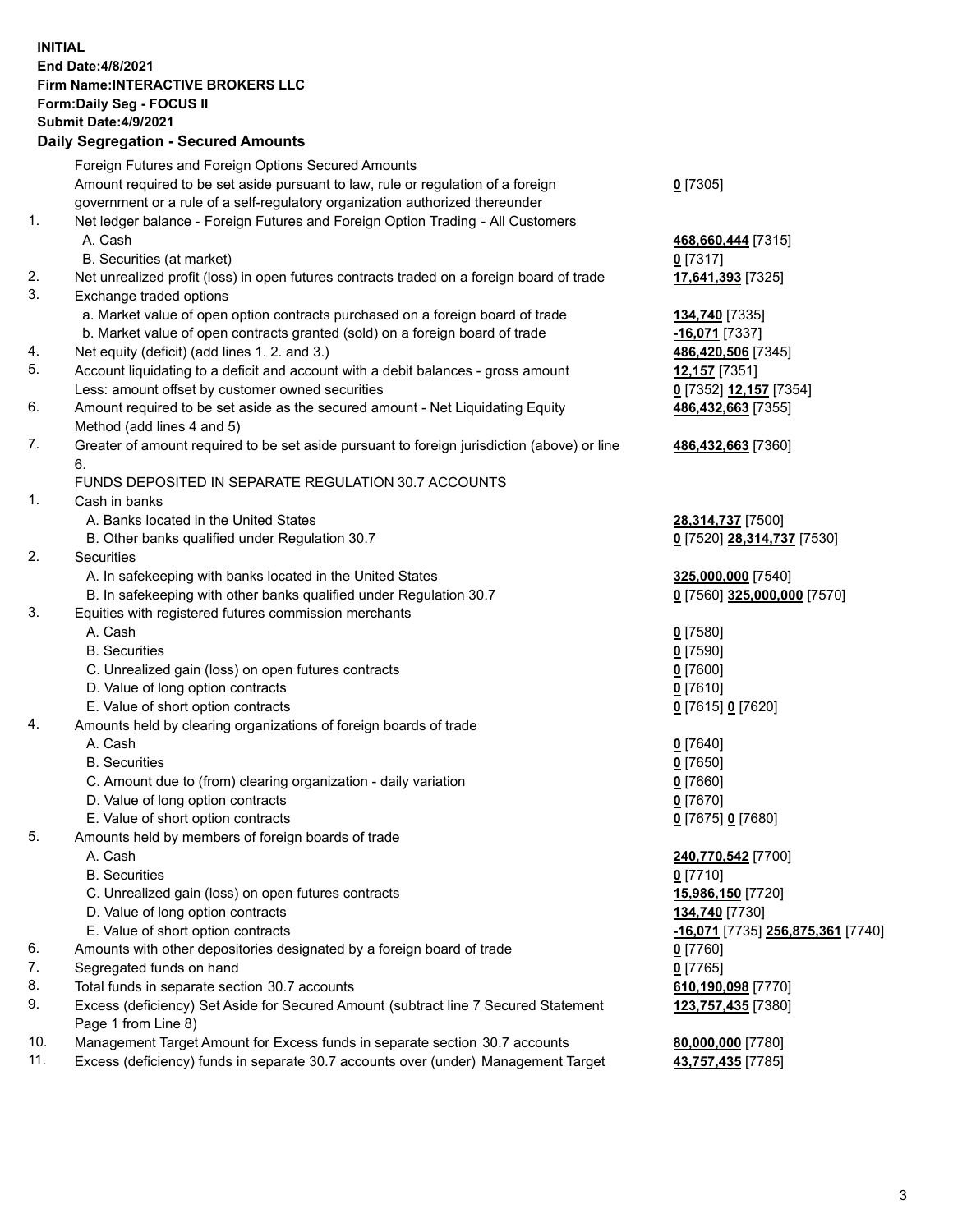**INITIAL End Date:4/8/2021 Firm Name:INTERACTIVE BROKERS LLC Form:Daily Seg - FOCUS II Submit Date:4/9/2021 Daily Segregation - Segregation Statement** SEGREGATION REQUIREMENTS(Section 4d(2) of the CEAct) 1. Net ledger balance A. Cash **6,398,517,905** [7010] B. Securities (at market) **0** [7020] 2. Net unrealized profit (loss) in open futures contracts traded on a contract market **110,695,817** [7030] 3. Exchange traded options A. Add market value of open option contracts purchased on a contract market **256,260,855** [7032] B. Deduct market value of open option contracts granted (sold) on a contract market **-227,316,236** [7033] 4. Net equity (deficit) (add lines 1, 2 and 3) **6,538,158,341** [7040] 5. Accounts liquidating to a deficit and accounts with debit balances - gross amount **1,309,160** [7045] Less: amount offset by customer securities **0** [7047] **1,309,160** [7050] 6. Amount required to be segregated (add lines 4 and 5) **6,539,467,501** [7060] FUNDS IN SEGREGATED ACCOUNTS 7. Deposited in segregated funds bank accounts A. Cash **1,286,970,292** [7070] B. Securities representing investments of customers' funds (at market) **3,125,477,000** [7080] C. Securities held for particular customers or option customers in lieu of cash (at market) **0** [7090] 8. Margins on deposit with derivatives clearing organizations of contract markets A. Cash **1,824,354,798** [7100] B. Securities representing investments of customers' funds (at market) **471,524,569** [7110] C. Securities held for particular customers or option customers in lieu of cash (at market) **0** [7120] 9. Net settlement from (to) derivatives clearing organizations of contract markets **3,914,667** [7130] 10. Exchange traded options A. Value of open long option contracts **256,214,621** [7132] B. Value of open short option contracts **-227,717,365** [7133] 11. Net equities with other FCMs A. Net liquidating equity **0** [7140] B. Securities representing investments of customers' funds (at market) **0** [7160] C. Securities held for particular customers or option customers in lieu of cash (at market) **0** [7170] 12. Segregated funds on hand **0** [7150] 13. Total amount in segregation (add lines 7 through 12) **6,740,738,582** [7180] 14. Excess (deficiency) funds in segregation (subtract line 6 from line 13) **201,271,081** [7190] 15. Management Target Amount for Excess funds in segregation **155,000,000** [7194] **46,271,081** [7198]

16. Excess (deficiency) funds in segregation over (under) Management Target Amount Excess